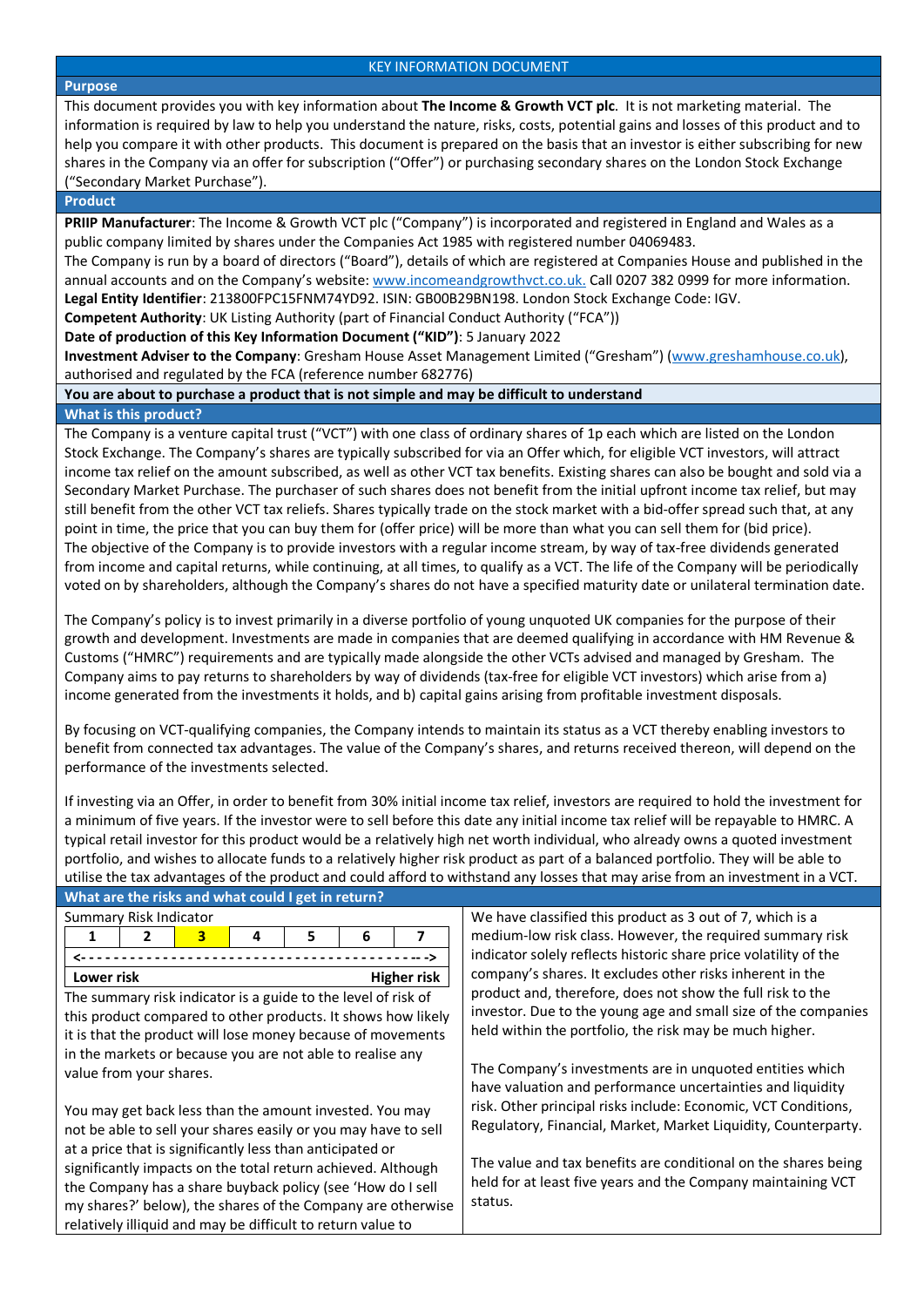shareholders if a substantial number of shareholders all want to sell at the same time.

The summary risk indicator assumes you keep the product for a minimum of five years. The actual risk and returns can vary significantly if you sell your shares before this date.

This product does not include any protection from future market performance so you could lose some or all of your investment. If the company's investment performance is poor, you could lose your entire investment.

| <b>Performance scenarios</b> |                                                                                                                                         |                                                                                                                                    |         |                                                       |
|------------------------------|-----------------------------------------------------------------------------------------------------------------------------------------|------------------------------------------------------------------------------------------------------------------------------------|---------|-------------------------------------------------------|
| Investment of £10,000        |                                                                                                                                         |                                                                                                                                    |         |                                                       |
| <b>Scenarios</b>             |                                                                                                                                         | 1 year                                                                                                                             | 3 years | 5 years<br>(Recommended<br>minimum holding<br>period) |
| <b>Stress scenario</b>       | What you might get back after costs                                                                                                     | £4,072                                                                                                                             | £4,406  | £3,440                                                |
|                              | Average return each year                                                                                                                | -59%                                                                                                                               | -24%    | $-19%$                                                |
| Unfavourable scenario        | What you might get back after costs                                                                                                     | £10,221                                                                                                                            | £12,579 | £16,018                                               |
|                              | Average return each year                                                                                                                | 2%                                                                                                                                 | 8%      | 10%                                                   |
| <b>Moderate scenario</b>     | What you might get back after costs                                                                                                     | £11,564                                                                                                                            | £15,859 | £21,750                                               |
|                              | Average return each year                                                                                                                | 16%                                                                                                                                | 17%     | 17%                                                   |
| <b>Favourable scenario</b>   | What you might get back after costs                                                                                                     | £13,637                                                                                                                            | £20,841 | £30,783                                               |
|                              | Average return each year                                                                                                                | 36%                                                                                                                                | 28%     | 25%                                                   |
|                              | This table shows the money you could get back over the next<br>$f_{\text{max}}$ uses under different cooperies accuming that you invest | This product can be realised, but it may be costly to do so in<br>the chart term, It is norticularly difficult to estimate hour mu |         |                                                       |

five years, under different scenarios, assuming that you invest £10,000. Investors who invest via an Offer should note that the data has not been adjusted for the impact of Offer costs of up to 3.00% or for the likely difference (currently 5%) between the offer price paid for the shares and the share price at which you could sell – see 'How do I sell my shares?' section below. The scenarios shown illustrate how your investment could perform. You can compare them with the scenarios of other products. The scenarios presented are an estimate of future performance based on evidence from the past (share price total return) on how the value of this investment varies. They are not an exact indicator. What you get will vary depending on how the stock market and the Company performs and how long you keep the investment. The value of shares can go down as well as up and you may not get back the full amount you invested. **Market developments in the future cannot be accurately predicted. The scenarios shown are only an indication of some of the possible outcomes based on recent returns. Actual returns could be lower.**

The stress scenario shows what you might get back in extreme stock market circumstances but it does not take into account a situation where you are unable to realise any value from your shares.

This product can be realised, but it may be costly to do so in the short-term. It is particularly difficult to estimate how much you would get back if you sell before the end of the recommended minimum holding period.

You can sell your shares early but you may make a large loss if you do so and will lose your tax reliefs.

Whether sold early or not your maximum loss would be that you will lose all of your investment.

The figures shown include all the costs of the product itself, but may not include all the costs that you pay to your adviser or distributor. The figures do not take into account your personal tax situation, or any VCT tax reliefs, which may also affect how much you get back.

Past performance of an investment is not necessarily a guide to its performance in the future. The data above is derived from the past 5 years' performance. It principally reflects the successful application of a strategy to invest primarily in financing management buyouts (MBOs), which yielded good returns for shareholders. From November 2015, VCTs are no longer permitted to fund MBO investments, but can retain those acquired prior to that date. Instead, a VCT must now invest in smaller younger companies that can carry higher risk, albeit with the prospect of higher but more volatile returns. These smaller and younger companies now represent more than 60% of the portfolio value.

### **What happens if The Income & Growth VCT plc is unable to pay out?**

If the Company is unable to pay out, you might lose all of your investment. As a shareholder of the Company, you would not be able to make a claim to the Financial Services Compensation Scheme about the Company in the event that you lose money on your shares in the Company.

#### **What are the costs?**

The reduction in yield ("RIY") shows what impact the total costs you pay will have on the investment return that you might get. The total costs take into account one-off, ongoing and incidental costs. The amounts shown here are the cumulative costs of the product itself for three different holding periods. The figures assume that you invest £10,000. The figures are estimates and may change in the future.

The person selling you or advising you about this product may charge you other costs. If so, this person will provide you with information about these costs, as well as other costs such as any applicable taxes, and show you the impact that all such costs will have on your investment over time.